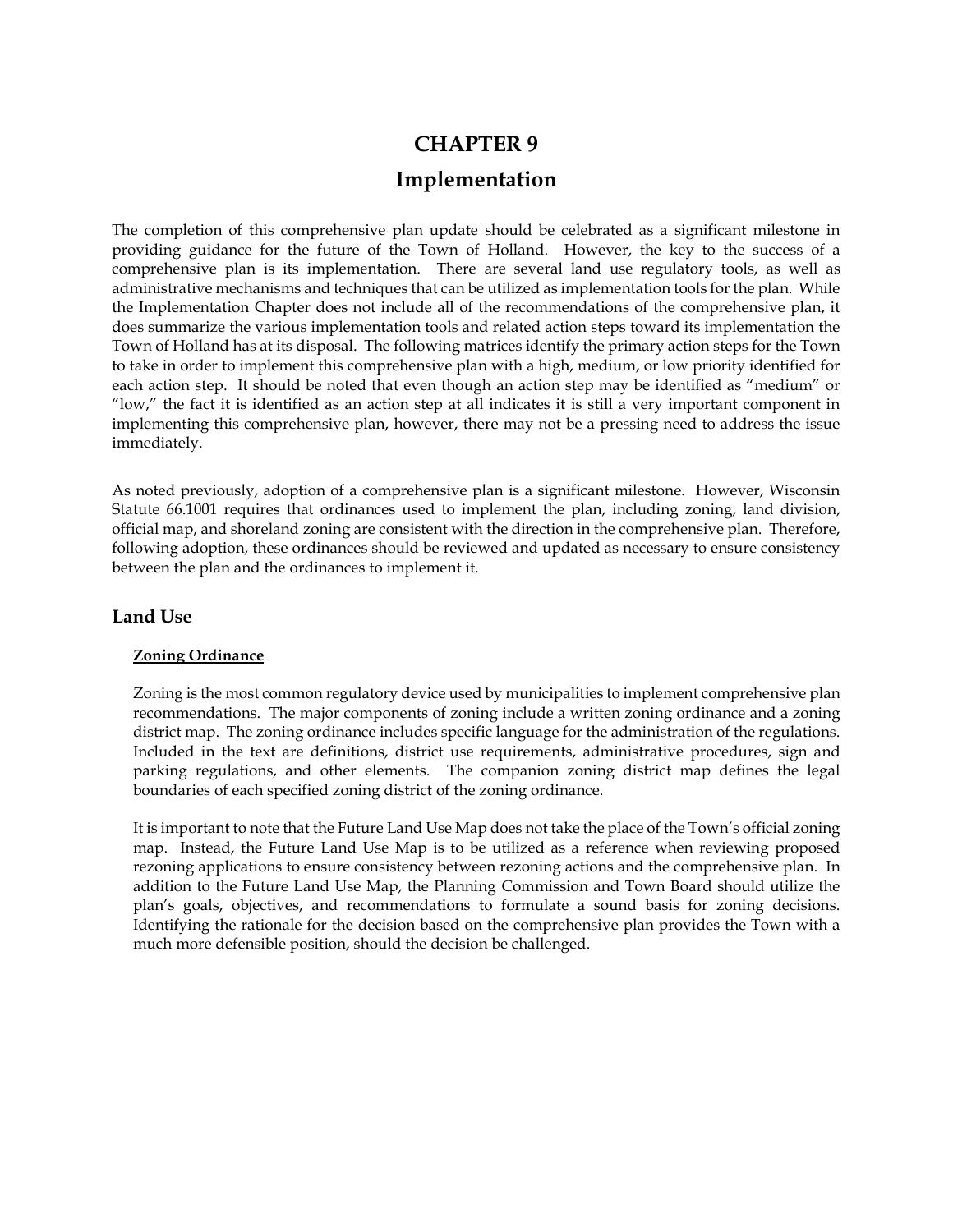### **Action Steps:**

| Priority | <b>Action Step</b>                                                                                                                                                                                                                                                                                                                                                                                                                                                                                                                           | Responsible<br>Party/Dept.                                     | Other<br>Partners/<br><b>Resources</b>                          | Timeframe          |
|----------|----------------------------------------------------------------------------------------------------------------------------------------------------------------------------------------------------------------------------------------------------------------------------------------------------------------------------------------------------------------------------------------------------------------------------------------------------------------------------------------------------------------------------------------------|----------------------------------------------------------------|-----------------------------------------------------------------|--------------------|
| High     | When the Town considers future<br>rezoning, conditional use, or<br>variance requests, it is important<br>that the various comprehensive<br>plan goals, objectives, and<br>recommendations are considered<br>and used as a guide in the<br>rezoning determination process.<br>Whenever a decision is reached<br>either approving or disapproving<br>rezoning requests, the specific<br>goals, objectives, policies, or<br>other comprehensive plan<br>concepts that the decisions are<br>based upon should be noted as<br>part of the record. | Town Planning<br>Commission,<br>Town Board                     | Zoning<br>Administrator,<br><b>Board of Appeals</b>             | Ongoing            |
| High     | Document how any approved<br>rezoning's out of the certified<br>farmland preservation zone<br>meets the rezoning criteria set<br>forth in Section 91.48 Wis. Stats.                                                                                                                                                                                                                                                                                                                                                                          | Zoning<br>Administrator,<br><b>Town Planning</b><br>Commission | Town Board,<br><b>Brown County</b><br>Planning,<br><b>DATCP</b> | Ongoing            |
| High     | Review and update the zoning<br>ordinance to ensure that Town is<br>prepared for any future large<br>scale developments.                                                                                                                                                                                                                                                                                                                                                                                                                     | Town Planning<br>Commission,<br>Town Board                     | Zoning<br>Administrator,<br><b>Board of Appeals</b>             | <b>Future Task</b> |
| Medium   | Provide to DATCP and Brown<br>County by March 1 every year, a<br>report documenting the<br>rezoning's out of the certified<br>farmland preservation zone.                                                                                                                                                                                                                                                                                                                                                                                    | Zoning<br>Administrator,                                       | <b>Brown County</b><br>Planning,<br><b>DATCP</b>                | Ongoing            |
| Medium   | Document zoning map changes<br>and provide to Brown County at<br>least once a year for updates to<br>the Town zoning map.                                                                                                                                                                                                                                                                                                                                                                                                                    | Zoning<br>Administrator                                        | <b>Brown County</b>                                             | Ongoing            |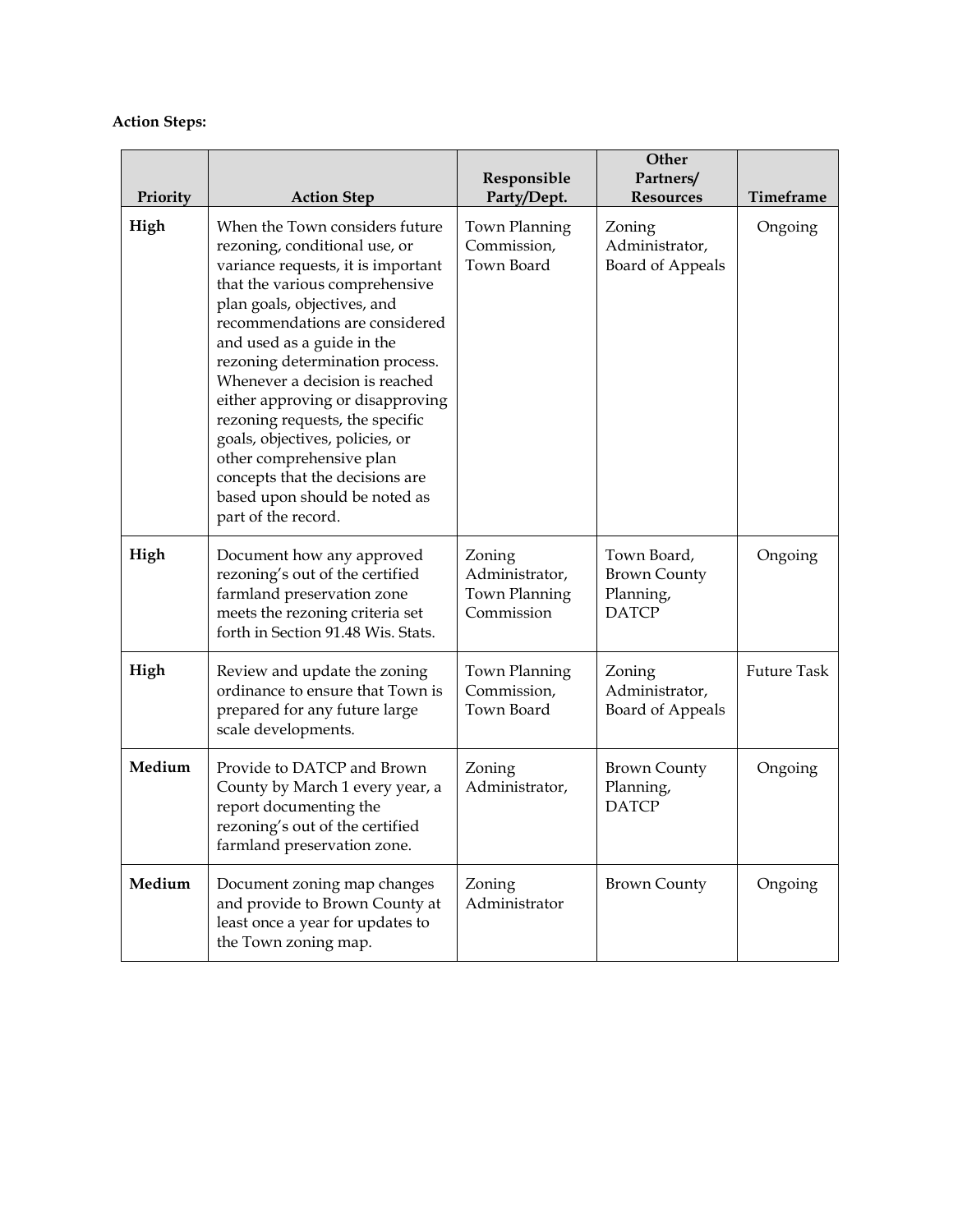## **Land Division Ordinance**

Land division regulations govern the process by which lots are created out of larger tracts of land. These regulations seek to ensure that the land divisions appropriately relate to the geography of the site and existing and future public facilities. New land divisions must also be consistent with the community vision as outlined by the comprehensive plan. The Town does not currently have a land division ordinance and relies on the Brown County Planning and Land Services Department to review all land division requests in the Town.

| Priority | <b>Action Step</b>                                                                                                                                                                                                                                                                                                                                                                                                                                                                                                                                                                            | Responsible<br>Party/Dept.                 | Other<br>Partners/<br><b>Resources</b>                      | Timeframe          |
|----------|-----------------------------------------------------------------------------------------------------------------------------------------------------------------------------------------------------------------------------------------------------------------------------------------------------------------------------------------------------------------------------------------------------------------------------------------------------------------------------------------------------------------------------------------------------------------------------------------------|--------------------------------------------|-------------------------------------------------------------|--------------------|
| Medium   | It does not appear that the Town<br>has an adopted land division<br>ordinance. Therefore the Town<br>should adopt a land division<br>ordinance to provide a clear<br>process for review and approval /<br>disapproval of a land division.<br>Whenever a decision is reached<br>either approving or disapproving<br>land division requests, in addition<br>to how the division meets or does<br>not meet the ordinance, the specific<br>goals, objectives, policies, or other<br>comprehensive plan concepts that<br>the decisions are based upon<br>should be noted as part of the<br>record. | Town Planning<br>Commission,<br>Town Board | Zoning<br>Administrator,<br><b>Brown County</b><br>Planning | <b>Future Task</b> |

# **Official Map**

An Official Map is a regulatory tool utilized by a community to project and record future municipal improvements. It is commonly used to identify existing streets and planned improvements, but an Official Map can also be utilized to identify planned school sites, recreation areas, and municipal facilities. Once an area is identified on an Official Map, no building permit for a use other than the proposed use on the Official Map may be issued for that site unless the map is amended. The Town of Holland does not currently have an adopted official map, although an official map would be useful if the Town decides to identify future road connections.

| Priority | <b>Action Step</b>                                              | Responsible<br>Party/Dept.                 | <b>Other</b><br>Partners/<br><b>Resources</b> | Timeframe          |
|----------|-----------------------------------------------------------------|--------------------------------------------|-----------------------------------------------|--------------------|
| Low      | Develop an official map to identify<br>future road connections. | Town Board,<br>Town Planning<br>Commission | Consulting<br>Engineer                        | <b>Future Task</b> |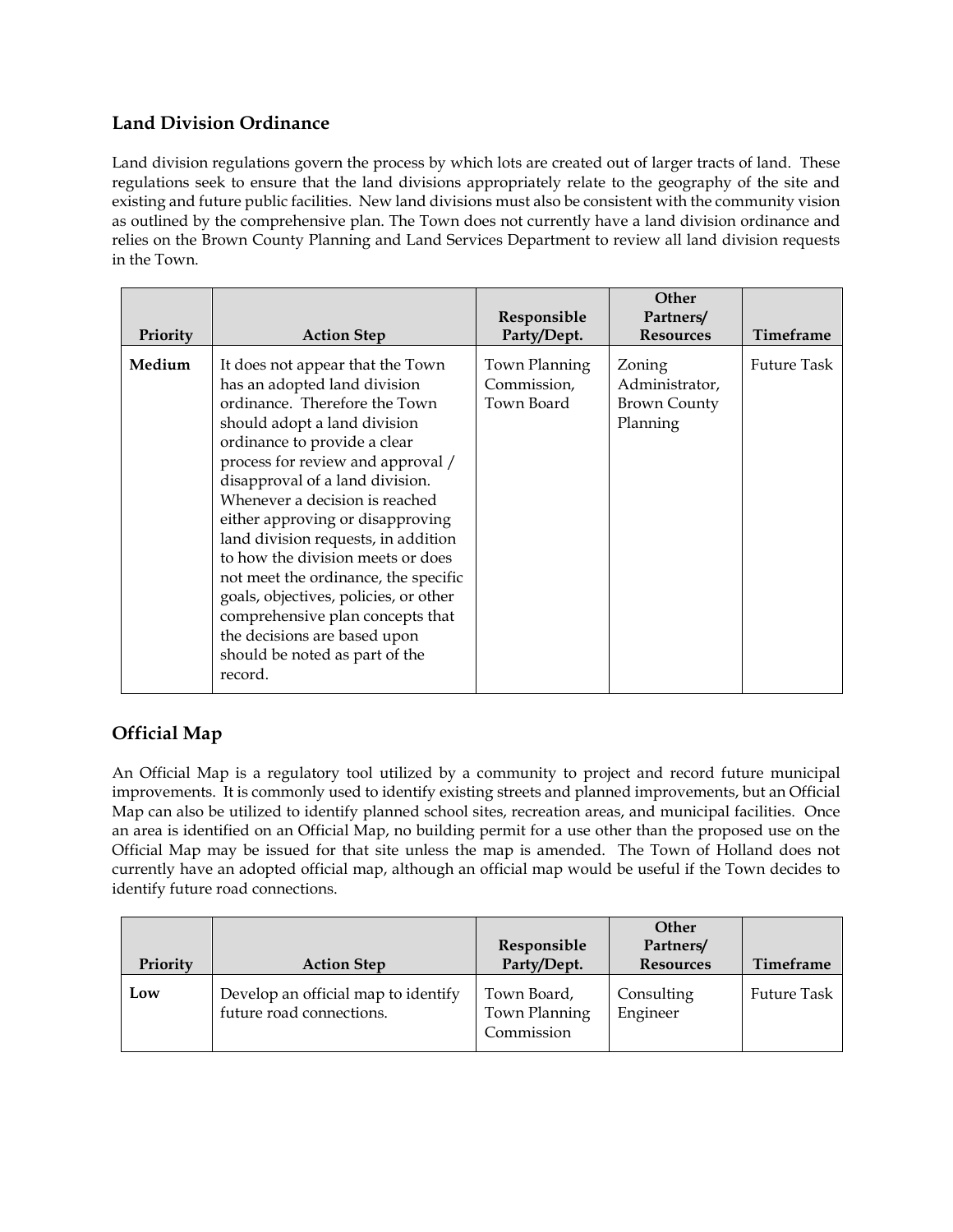# **Capital Improvements Program**

Another important device for comprehensive plan implementation is the development of a Capital Improvements Program (CIP). The program is designed to annually schedule public works projects within a specified period of time, which usually encompasses a period of five to ten years. The Town may have a major capital improvements on the horizon with the continued deterioration of the Town Hall and a CIP that is consistent with the comprehensive plan will provide a monitoring tool to ensure that all projects are located and scheduled with thorough consideration of each of the plan's chapter recommendations.

### **Action Steps:**

| Priority | <b>Action Step</b>                                                                                                                                                                                                                                                                  | Responsible<br>Party/Dept. | Other<br>Partners/<br><b>Resources</b>    | <b>Timeframe</b> |
|----------|-------------------------------------------------------------------------------------------------------------------------------------------------------------------------------------------------------------------------------------------------------------------------------------|----------------------------|-------------------------------------------|------------------|
| Low      | Based on the comprehensive plan's<br>recommendations, the Town<br>should create a CIP to identify the<br>priorities and schedules for public<br>works projects, such as road<br>construction and maintenance,<br>culvert and bridge maintenance,<br>and other capital improvements. | Town Board                 | Town Treasurer,<br>Consulting<br>Engineer | 2020             |

# **Building and Housing Codes**

A building code is a set of regulations that describes standards for the construction of new buildings or the remodeling of existing buildings. A housing code defines standards for how a dwelling unit is to be used and maintained after it is built.

| Priority | <b>Action Step</b>                                                                                                                                                                                 | Responsible<br>Party/Dept. | <b>Other</b><br>Partners/<br><b>Resources</b>                                      | <b>Timeframe</b> |
|----------|----------------------------------------------------------------------------------------------------------------------------------------------------------------------------------------------------|----------------------------|------------------------------------------------------------------------------------|------------------|
| Medium   | Provide information to Town<br>residents regarding Brown<br>County's housing rehabilitation<br>loan program for low and moderate<br>income households.                                             | Town Clerk                 | <b>Brown County</b><br>Planning<br>Commission                                      | Ongoing          |
| Low      | Review the comprehensive plan to<br>identify opportunities to use the<br>enforcement of the building code as<br>a mechanism to implement the<br>goals and objectives of the<br>comprehensive plan. | Building<br>Inspector      | <b>Wisconsin</b><br>Department of<br>Safety and<br>Professional<br><b>Services</b> | Ongoing          |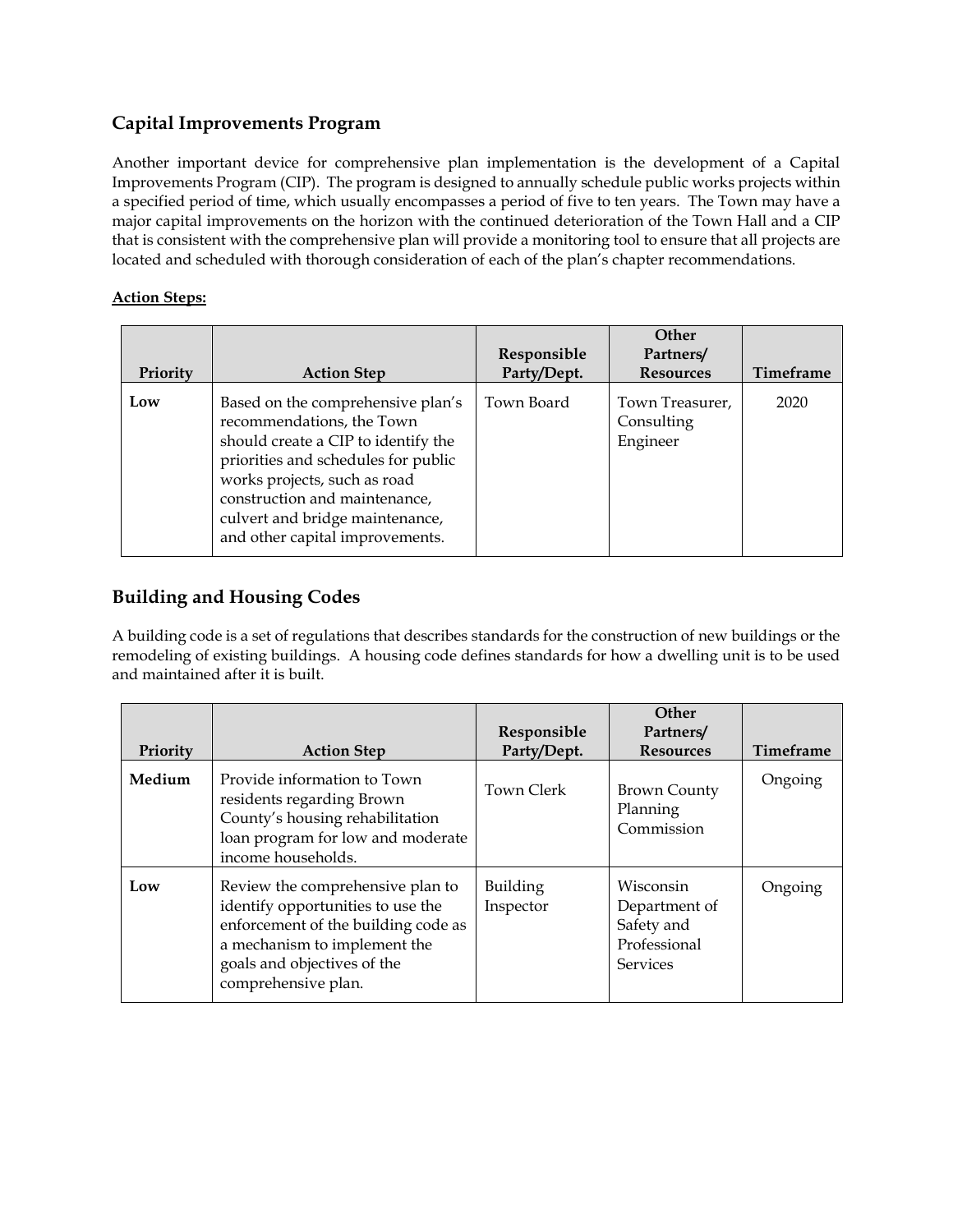### **Outdoor Recreation Facilities**

The comprehensive plan identifies the need to create a Park and Recreation Plan. This would make the Town eligible for grant funding through various programs offered through the state and it would provide a framework for the Town of make decisions on where to locate new park facilities and prioritize improvements to existing park facilities.

The Wisconsin Department of Natural Resources provides matching grants through the Knowles-Nelson Stewardship program to help fund park purchase or development, provided the proposed project is identified in a locally adopted park and recreation plan. A park and recreation plan must be updated at least once every five years for a community to be eligible to apply for Stewardship funds.

| Priority | <b>Action Step</b>                                                                                                           | Responsible<br>Party/Dept.                 | Other<br>Partners/<br><b>Resources</b>                   | Timeframe |
|----------|------------------------------------------------------------------------------------------------------------------------------|--------------------------------------------|----------------------------------------------------------|-----------|
| Medium   | Develop a comprehensive park and<br>outdoor recreation plan to provide<br>eligibility to the Town for<br>Stewardship grants. | Town Board,<br>Town Planning<br>Commission | <b>Brown County</b><br>Planning, local<br>service groups | 2020      |

# **Erosion and Stormwater Control Ordinances**

Communities can adopt erosion and stormwater control ordinances to control the impact of development on runoff, groundwater recharge, and overall water quality. The ordinance should include standards for compliance and guidelines to assist developers in choosing appropriate stormwater management techniques.

| Priority | <b>Action Step</b>                                                                                    | Responsible<br>Party/Dept. | <b>Other</b><br>Partners/<br><b>Resources</b>  | Timeframe |
|----------|-------------------------------------------------------------------------------------------------------|----------------------------|------------------------------------------------|-----------|
| Low      | Keep abreast of proposed changes<br>to state and federal laws pertaining<br>to stormwater management. | Zoning<br>Administrator    | Town Board,<br><b>Brown County</b><br>Planning | Ongoing   |

### **Intergovernmental Cooperation**

Intergovernmental cooperation is a hallmark of the comprehensive planning law. The planning process developed the base contacts for communication among the many different governmental agencies and bodies that have an interest in the future of Holland. It is necessary for the Town to continue to maintain those contacts and keep everyone apprised of information pertinent to each stakeholder.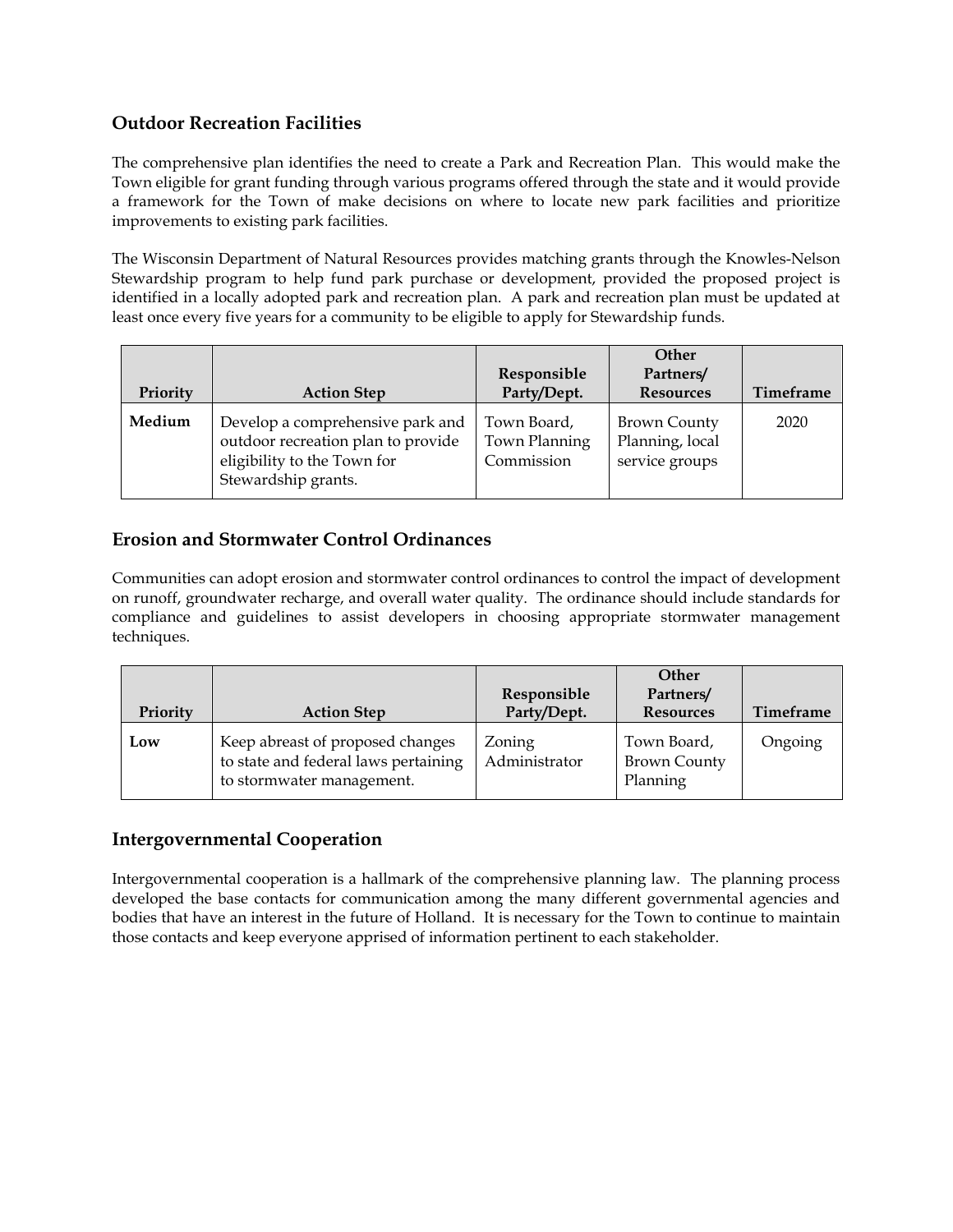| Priority | <b>Action Step</b>                                                                                                                           | Responsible<br>Party/Dept. | Other<br>Partners/<br><b>Resources</b>                                                                             | <b>Timeframe</b> |
|----------|----------------------------------------------------------------------------------------------------------------------------------------------|----------------------------|--------------------------------------------------------------------------------------------------------------------|------------------|
| Medium   | Continue to maintain open lines of<br>communication with surrounding<br>communities to discuss issues or<br>opportunities of common concern. | Town Board                 |                                                                                                                    | Ongoing          |
| Low      | Stay informed of current events at<br>the county, region, and state levels<br>that may impact the Town.                                      | Town Board                 | Brown County<br>Planning,<br><b>Brown County</b><br>Towns<br>Association,<br>and Wisconsin<br>Towns<br>Association | Ongoing          |

### **Comprehensive Plan**

With adoption of this comprehensive plan update, the Town will continue to meet the requirements of Section 66.1001 Wis. Statutes which requires all communities that have zoning, land division, official map, or shoreland zoning regulations to have a comprehensive plan in place that is updated at least every 10 years. The comprehensive plan is to be used as a reference when contemplating difficult decisions, as well as a vision of what Holland can be. In order for the plan to continue to be useful, the plan should be amended and updated at a minimum in accordance with the following matrix.

| Priority | <b>Action Step</b>                                                                                      | Responsible<br>Party/Dept.  | <b>Other</b><br>Partners/<br><b>Resources</b>  | Timeframe |
|----------|---------------------------------------------------------------------------------------------------------|-----------------------------|------------------------------------------------|-----------|
| Medium   | Set aside one Planning Commission<br>meeting per year to review the<br>comprehensive plan.              | Town Planning<br>Commission | Zoning<br>Administrator                        | 2018      |
| Low      | Update the comprehensive plan as<br>warranted and completely revise it<br>at least once every 10 years. | Town Planning<br>Commission | Town Board,<br><b>Brown County</b><br>Planning | 2027      |

Some of the recommendations in the plan may be implemented with the help of various sources of funds besides local property taxes. There are a number of grant programs administered by local, state, and federal agencies, including the Brown County Planning Commission, Wisconsin Department of Administration, Wisconsin Economic Development Corporation, Wisconsin Department of Natural Resources, and Wisconsin Department of Transportation. At the federal level, the Environmental Protection Agency, Department of Agriculture–Rural Development, and the (U.S.) Department of Commerce–Economic Development Agency all provide sources of funding.

Typically, the grant programs require a local match. However, the local match may include a combination of local tax dollars, in-kind services, and/or private donations. Each grant program has its own set of guidelines regarding eligible projects, as well as financing mechanisms, and should be reviewed before applying.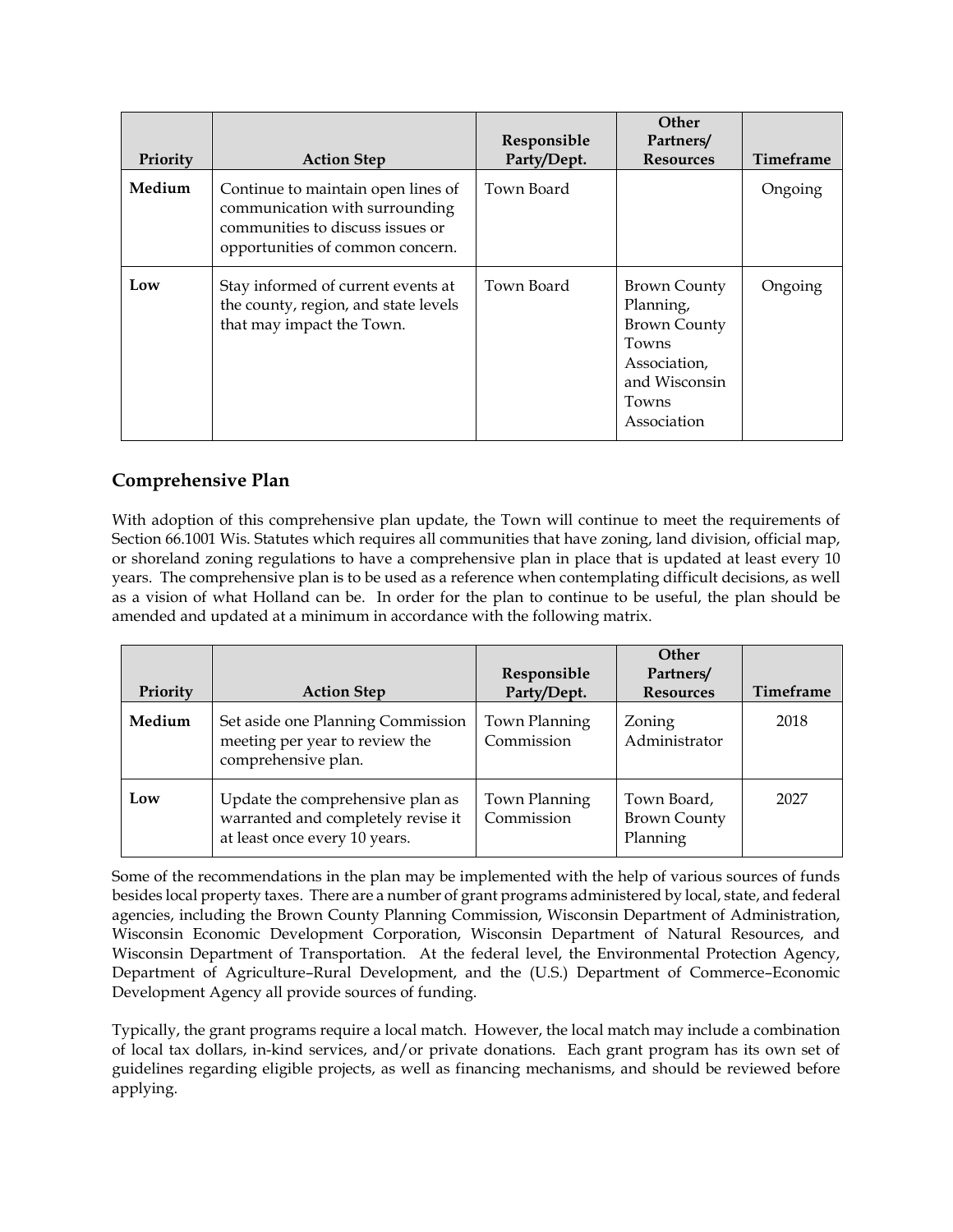In addition to the following sampling of programs, the Wisconsin Economic Development Corporation maintains an online database of community assistance programs at http://inwisconsin.com/community/assistance/. Identified on the following pages are a number of programs that may be particularly applicable to the Town of Holland. However, this is just a sample, and a comprehensive list can be found with the link to the online database of community assistance.

#### **Brown County Planning Commission**

#### **Brown County Revolving Loan Fund**

The Brown County Planning Commission administers the Brown County Economic Development Revolving Loan Fund Program for businesses seeking reduced interest loans for a business startup or expansion that will result in job creation or retention opportunities in Brown County. Additional information regarding the revolving loan fund may be found at the Brown County Planning Commission website under the "economic development" link.

#### **Northeastern Wisconsin CDBG-Housing Region**

The Brown County Planning Commission is the lead agency administering the Community Development Block Grant – Housing program for a 10-county region of Northeastern Wisconsin counties. The program provides 0% deferred payment loans (until sale) of the property to low- and moderate-income persons for improvements to owner-occupied housing. Such improvements can include private onsite wastewater treatment systems, window replacement, insulation, lead abatement, roof replacement, and other typical home improvements. Information regarding the program may be found at the Brown County Planning Commission website under the "housing" link.

#### **Wisconsin Department of Administration**

The Wisconsin Department of Administration (WDOA) has historically provided funding for the writing or updating of comprehensive plans every 10 years. However, the program has not been funded for the past several years. This does not mean that the program will not be funded in the future. Holland should keep track of this funding opportunity should it become available again in the future. Additionally, WDOA administers the statewide community development block grant programs listed below:

- **CDBG-Emergency Assistance Program (CDBG-EAP)** Can help small communities repair or replace infrastructure that has suffered damages as a result of catastrophic events.
- **CDBG-Public Facilities (CDBG-PF)**  Helps eligible local governments upgrade community facilities, infrastructure, and utilities for the benefit of low-moderate income residents.
- **CDBG-Public Facilities for Economic Development (CDBG-PFED)**  Offers grants to communities to provide infrastructure for a particular economic development project.
- **CDBG-Economic Development (CDBG-ED)**  Provides grants to communities to loan to businesses for startup, retention, and expansion projects based on the number of jobs created or retained.

There are significant administration requirements associated with these programs. Should the Town of Holland decide to pursue any of these programs, the Town should first reach out to the Brown County Planning Commission, or private consulting firm for assistance.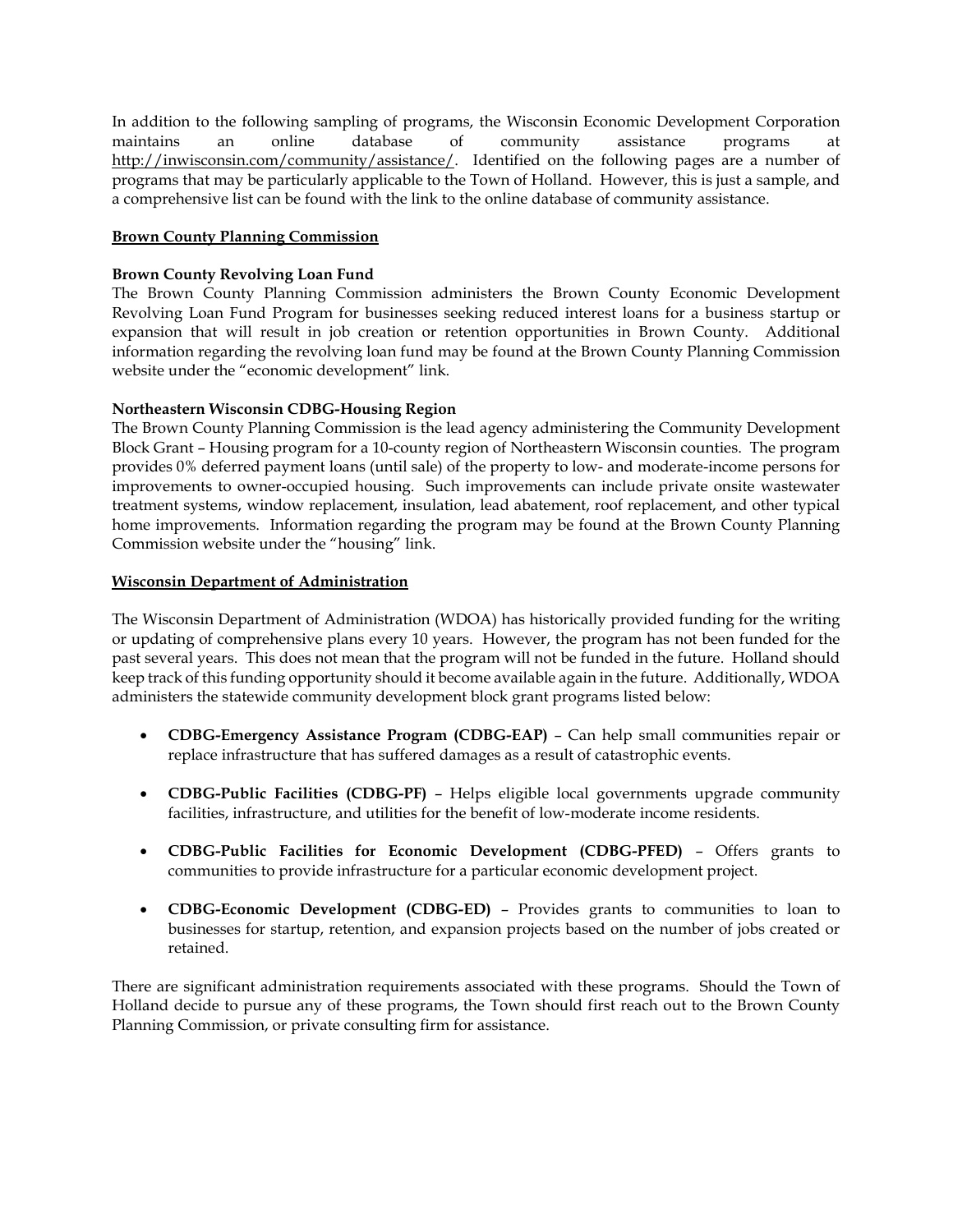#### **Wisconsin Economic Development Corporation**

The Wisconsin Economic Development Corporation (WEDC) has a broad range of financial assistance programs to help communities undertake economic development. WEDC maintains a network of area development managers to offer customized services throughout Wisconsin.

WEDC-administered programs include:

- **Brownfields Program** Provides grants to individuals, businesses, local development organizations, and municipalities for environmental remediation activities for brownfield sites where the owner is unknown, cannot be located, or cannot meet the cleanup costs.
- **Community Development Investment Grant Program** Supports urban, small city, and rural community redevelopment efforts by providing financial incentives for shovel-ready projects with an emphasis on, but not limited to downtown community-driven efforts. The grants will be limited to 25% of eligible project costs up to \$250,000.

Additional information on any of the above listed programs can be found at http://inwisconsin.com/community/assistance/, the assigned WEDC Area Development Manager, or Brown County Planning Commission.

#### **Wisconsin Department of Natural Resources**

The Wisconsin Department of Natural Resources offers a number of grant programs that can be used to provide additional recreational opportunities to residents of the Town of Holland. Generally, the Town will need to have an approved (within the past five years) park and outdoor recreation plan in place to qualify for these programs. The Town should contact the Northeast Region office of the WDNR to determine eligibility and availability if the Town decides to pursue any of the grant programs listed below.

#### **Stewardship – Aid for the Acquisition and Development of Local Parks (ADLP)**

The ADLP program funds are available to acquire land, rights in land, and develop public outdoor recreation areas for nature-based outdoor recreation purposes. Funds are allocated on a DNR regional basis so applicants compete only against other applicants located in their region.

#### **Stewardship – Urban Rivers**

Funds are available to acquire land, rights in land, or develop shoreline enhancements on or adjacent to rivers that flow through urban or urbanizing areas in order to preserve or restore urban rivers or riverfronts for the purposes of economic revitalization and nature-based outdoor recreation activities. Funds are allocated statewide so applicants compete against other applicants statewide in the project selection process.

#### **Stewardship – Urban Greenspace**

Funds are available to acquire lands to provide natural space within or near urban areas, protect scenic or ecological features, and provide land for nature-based outdoor recreation, including noncommercial gardening. Funds are allocated statewide so applicants compete against other applicants statewide in the project selection process.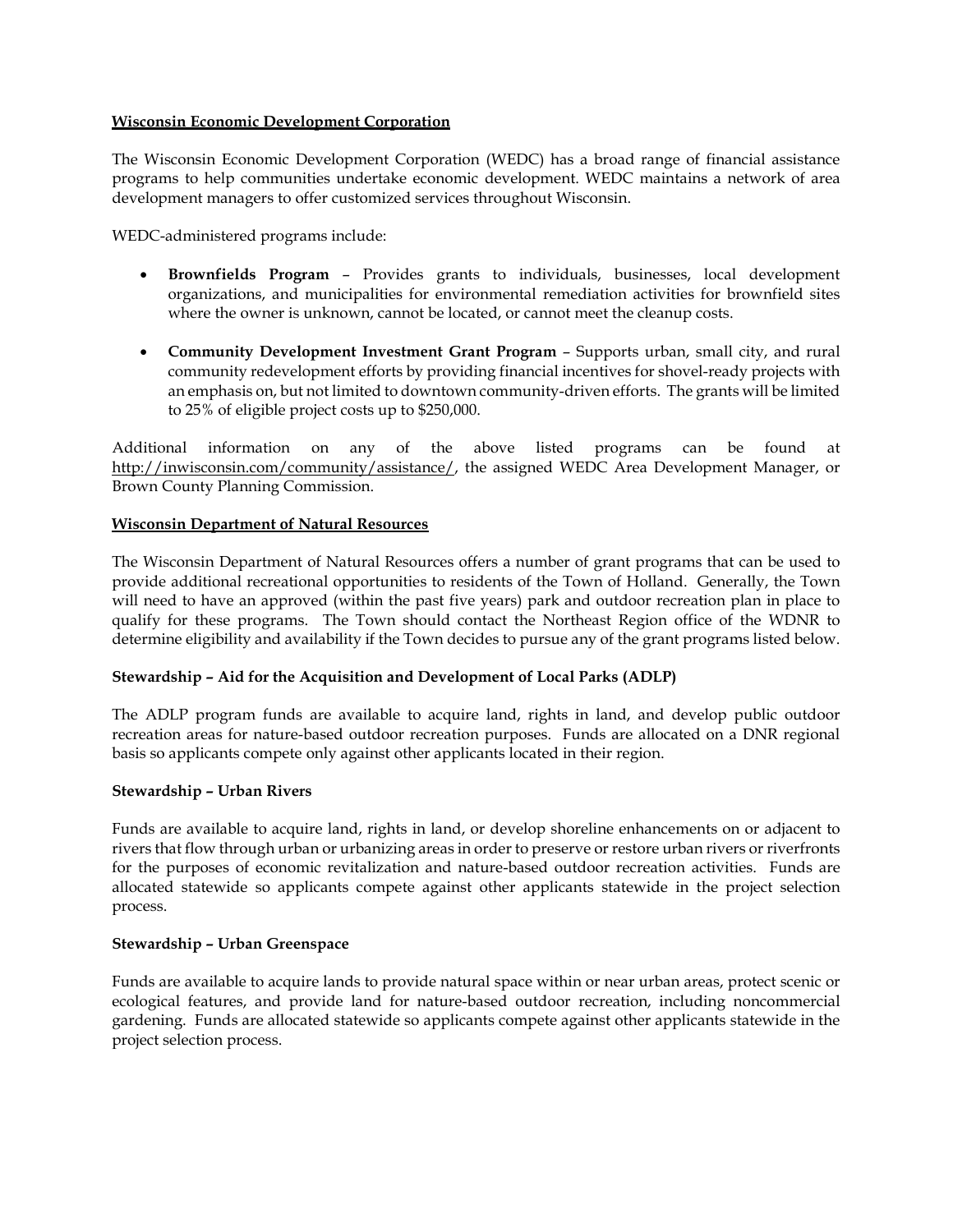#### **Acquisition of Development Rights**

Funds are available to acquire development rights (easements) in areas where restrictions on residential, industrial, or commercial development would enhance nature-based outdoor recreation.

#### **Land and Water Conservation Fund (LAWCON)**

LAWCON is a federal program administered through the WDNR. However, projects funded under LAWCON are not restricted to nature-based outdoor recreation projects as the Stewardship program funds are. Eligible projects include:

- Land acquisition.
- Development of recreational facilities.
- See eligibility list for ADLP program for additional eligible projects.

#### **Recreational Trails Act (RTA)**

RTA is also a federal program administered through the WDNR. RTA funds may only be used on trails which have been identified in or which further a specific goal of a local, county, or state trail plan included or referenced in a statewide comprehensive outdoor recreation plan required by the federal LAWCON program. Eligible projects in order of priority are maintenance and restoration of existing trails, development and rehabilitation of trailside and trailhead facilities and trail linkages, construction of new trails (with certain restrictions on federal lands), and acquisition of easements or property for trails.

Additional information regarding community assistance programs can be found at the following WDNR Bureau of Community Financial Assistance (CFA) website at http://dnr.wi.gov/Aid/.

#### **Wisconsin Department of Transportation**

In addition to the Local Road Aids Program, the Wisconsin Department of Transportation has additional programs to help fund transportation activities in the Town.

- **Local Roads Improvement Program (LRIP)**  Assists local governments in improving seriously deteriorating county highways, town roads, and city and village streets. As a reimbursement program, LRIP pays up to 50 percent of total eligible costs, with local governments providing the balance.
- **Surface Transportation Program-Rural (STP-R)** Allocates federal funds to complete a variety of improvements to rural highways eligible for federal aid (primarily county highways classified higher than rural minor collector).
- **Disaster Damage Aids**  Assist local governments with improving or replacing roads and roadway structures that have sustained major damage from a disaster event. The program helps defray the costs of repairing major damage to any public highway, street, alley, or bridge not located on the State Trunk Highway System.
- **Wisconsin Information System for Local Roads (WISLR)**  Ongoing effort that provides WisDOT and local governments convenient and secure access to comprehensive geographic information system data on Wisconsin's road network. Local units of government and counties are required to submit pavement ratings to WisDOT on a biennial basis.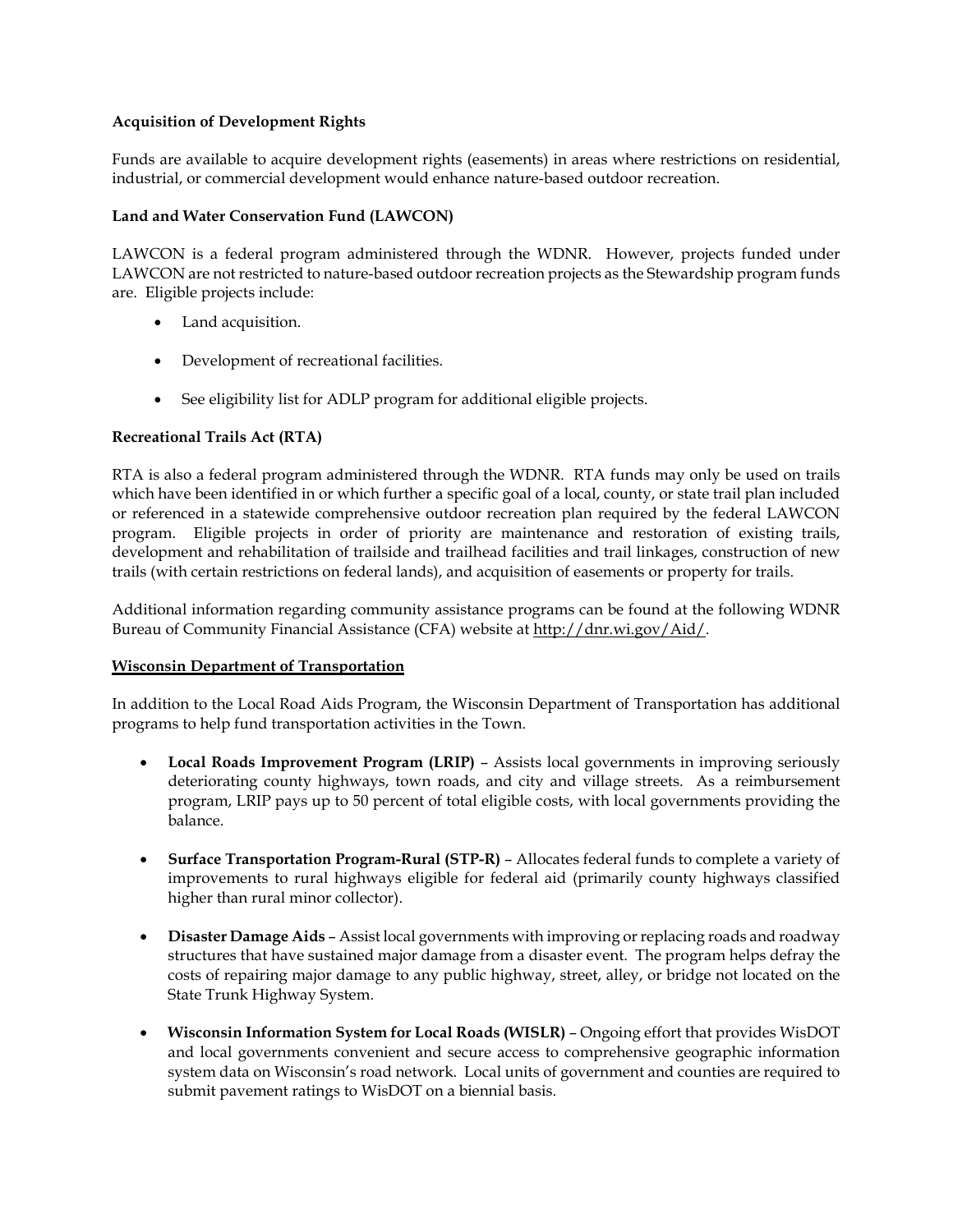Additional information regarding grant programs and other resources administered by the Wisconsin Department of Transportation can be found at the Programs for Local Governments web page at:

#### http://wisconsindot.gov/Pages/doing-bus/local-gov/astnce-pgms/default.aspx.

### **Comprehensive Plan Review and Update**

Planning is not static. It is a continuous, ongoing process that is subject to change. It is also at the mercy of many forces over which a municipality has very little or no control (economic conditions, weather, birth rates, etc.). Therefore, if Holland's comprehensive plan is to remain a useful document, the plan should be reviewed on an annual basis to ensure that it reflects the conditions present at the time and any changes and developments that may have occurred over the last year. Should changes to the comprehensive plan be warranted, the following process should be followed.

#### **Action Steps:**

- 1. The public will be notified and provided an opportunity to comment on proposed amendments to the comprehensive plan. The Town will consider public input in evaluating how a proposed amendment would meet the amendment criteria.
- 2. Criteria should be adhered to when considering amendments to the comprehensive plan. Amendments shall be approved only if they are determined to be in the public interest, and this determination should be based on a review of all applicable principles from the following:
	- a. How the proposal is more consistent with applicable policies of the comprehensive plan than the existing designation.
	- b. How the proposal is more consistent with each the objectives from Chapter 1 than the existing designation. Consistency is not required where the objective is clearly not applicable to the type of proposal involved.
	- c. Changes should also demonstrate that a substantial change in circumstances has occurred since the original designation.
	- d. Scope of Review.The review and evaluation of proposed comprehensive plan map changes should consider both the likely and possible future use of the site and associated impacts.
	- e. Cumulative Impacts. The review of individual comprehensive plan map or policy amendments should also consider the cumulative transportation, land supply, and environmental impacts of other plan amendments proposed within the same annual cycle.
- 3. The Town should consult annually with other governmental agencies and neighboring communities to get their input regarding how their community activities relate to the recommendations of the comprehensive plan.
- 4. The Town should complete a formal review of the entire comprehensive plan at least once every five years. Based on this review, revisions should be made to sections of the plan determined to be out of date and sections that are not serving their intended purpose.
- 5. At least once every 10 years, the plan should be reviewed and updated using a formal process that may include a full citizens advisory committee and/or the Town Planning Commission to guide the process.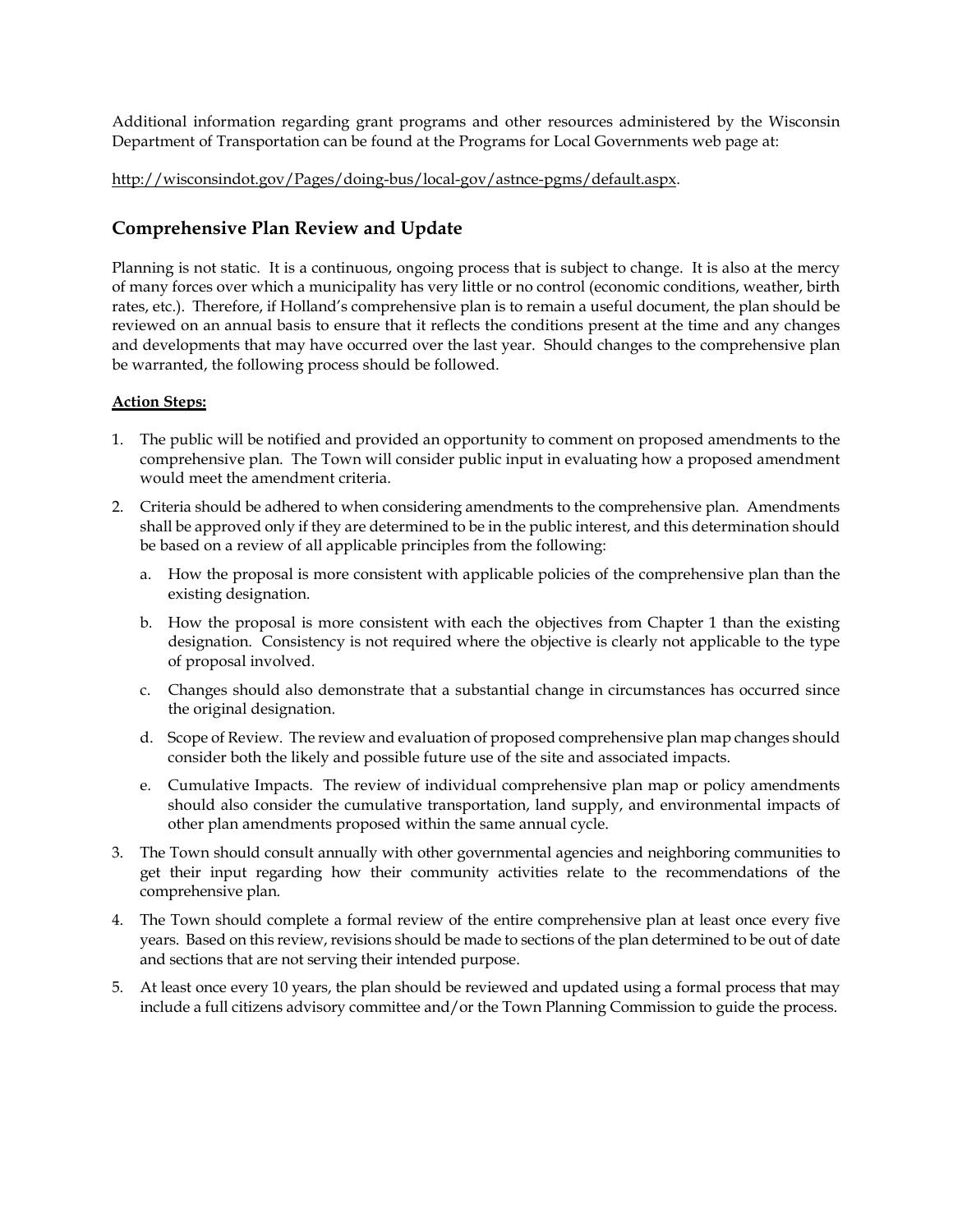### **APPENDIX A TOWN OF HOLLAND CITIZENS PARTICIPATION PLAN**

### **CITIZEN PARTICIPATION PLAN FOR THE TOWN OF HOLLAND COMPREHENSIVE PLAN UPDATE**

The Town of Holland Comprehensive Plan Update process will include several public participation components. These components are summarized below:

#### Holland Planning Commission

The Holland Planning Commission will serve as the primary steering committee for the comprehensive plan update. The planning commission will review data and other materials for inclusion into the updated comprehensive plan. All comprehensive plan update agenda items will be discussed during their regular meetings, unless otherwise publicly noticed. All meetings are open to the public and the public is encouraged to attend.

#### Public Open House Meeting

When the draft plan update has been compiled, at least one public open house meeting will be held to present the key updated sections and findings of the plan. Meeting participants will also have the opportunity to discuss the recommendations with planning staff and planning commission members and to suggest modifications to be considered during the statutory review period.

#### Service Group Meetings

Upon request, Brown County will present the process and findings of the comprehensive plan update to Holland-area service groups.

#### Town of Holland Website

All draft chapters will be placed on the Town of Holland website for public review.

#### Other Locations for Draft Chapters

Additional draft chapters will be available upon request from the Brown County Planning Commission. Please call (920) 448-6480.

#### Public Hearing

Following the open house meeting and a recommendation of approval from the Holland Planning Commission, a public hearing will be held at the Town Hall to receive additional input on the comprehensive plan update.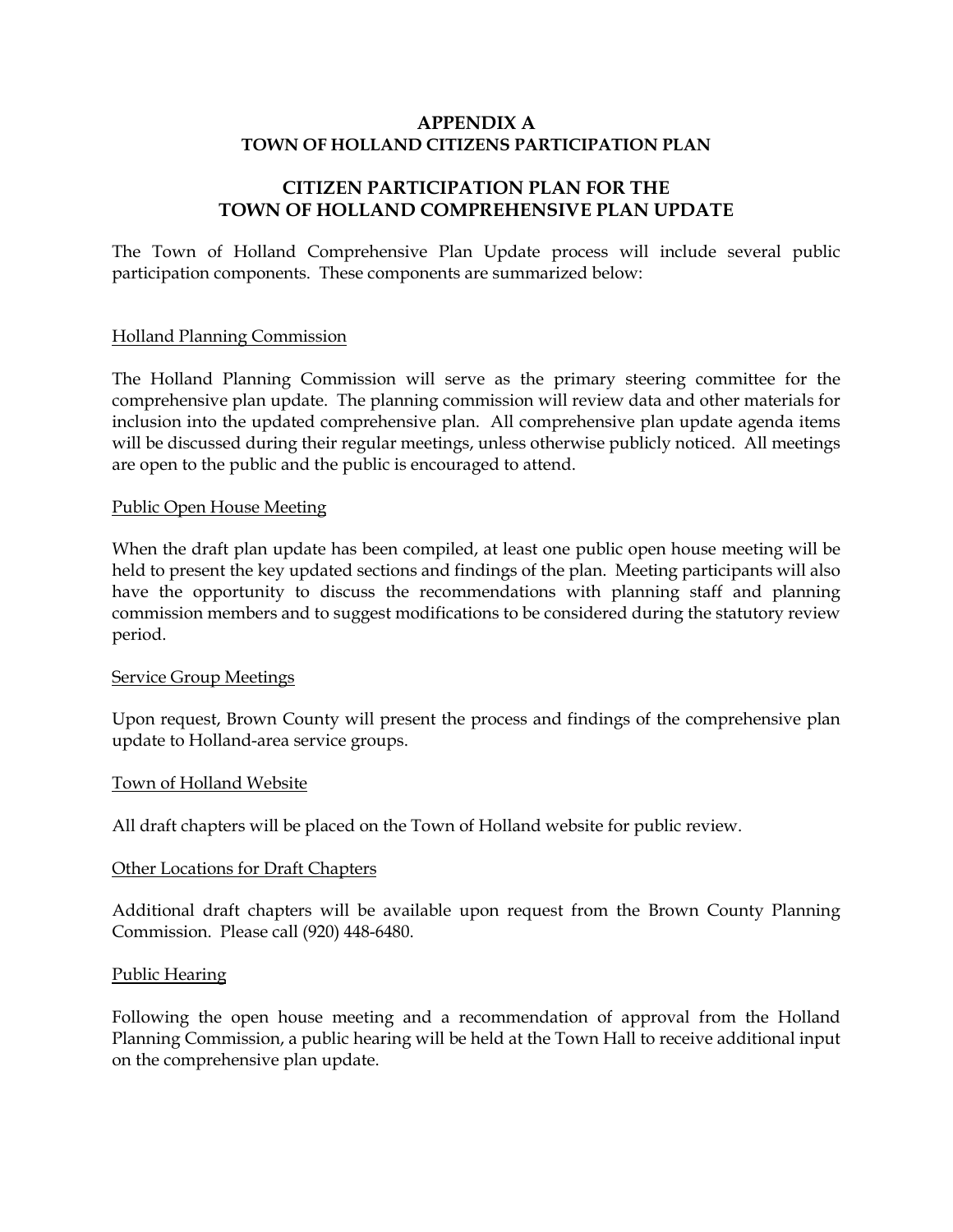### Adjacent Governmental Jurisdictions

Neighboring governmental jurisdictions will receive via mail or email, all agendas and minutes of the planning commission meetings, when the comprehensive plan is on the agenda.

### Town Board Meeting for Adoption

Following the public hearing, the draft plan update and feedback from the public hearing will be presented to the Town Board for action at a regular Town Board meeting.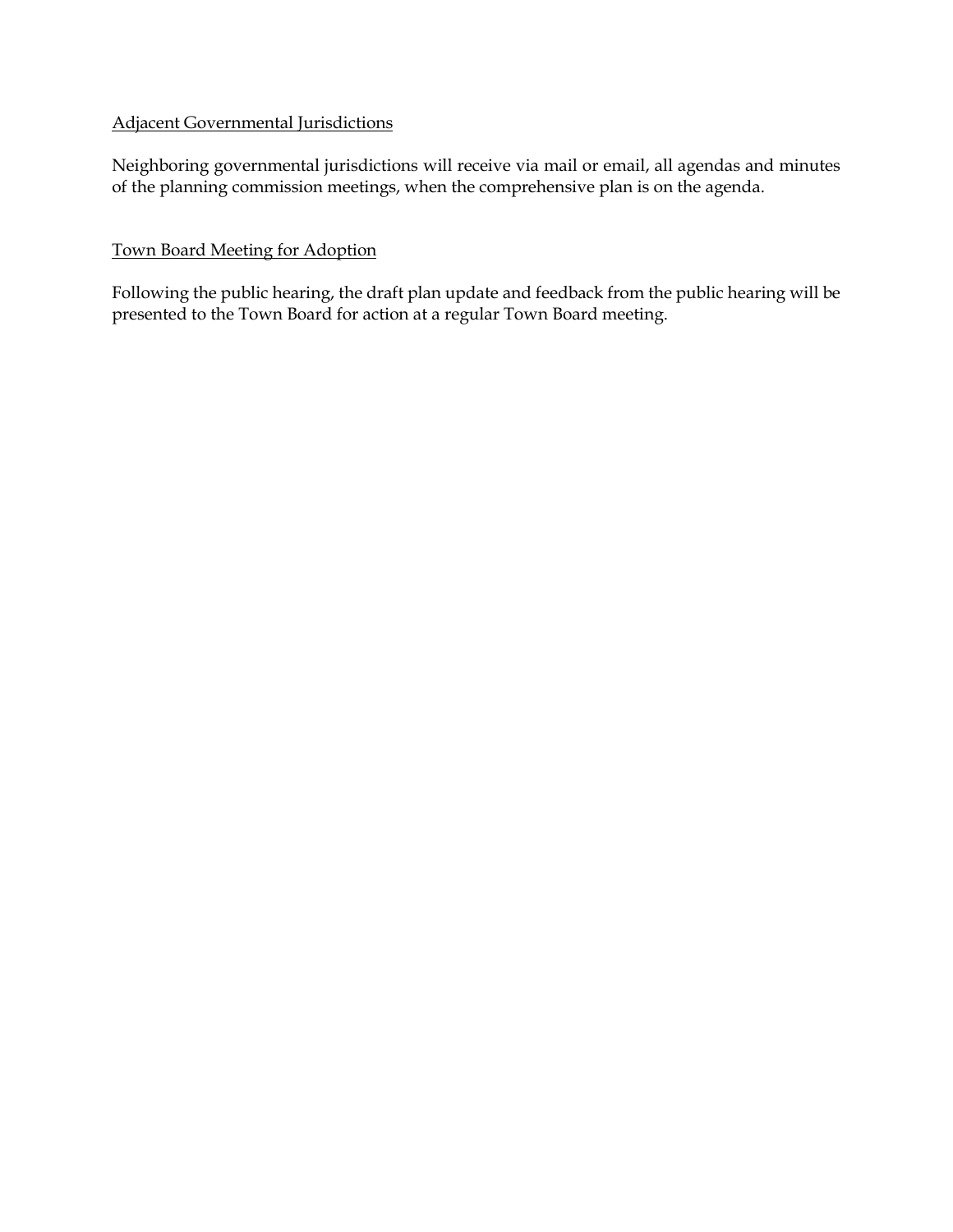# **APPENDIX B**

## **TOWN OF HOLLAND PLANNING COMMISSION RESOLUTION**